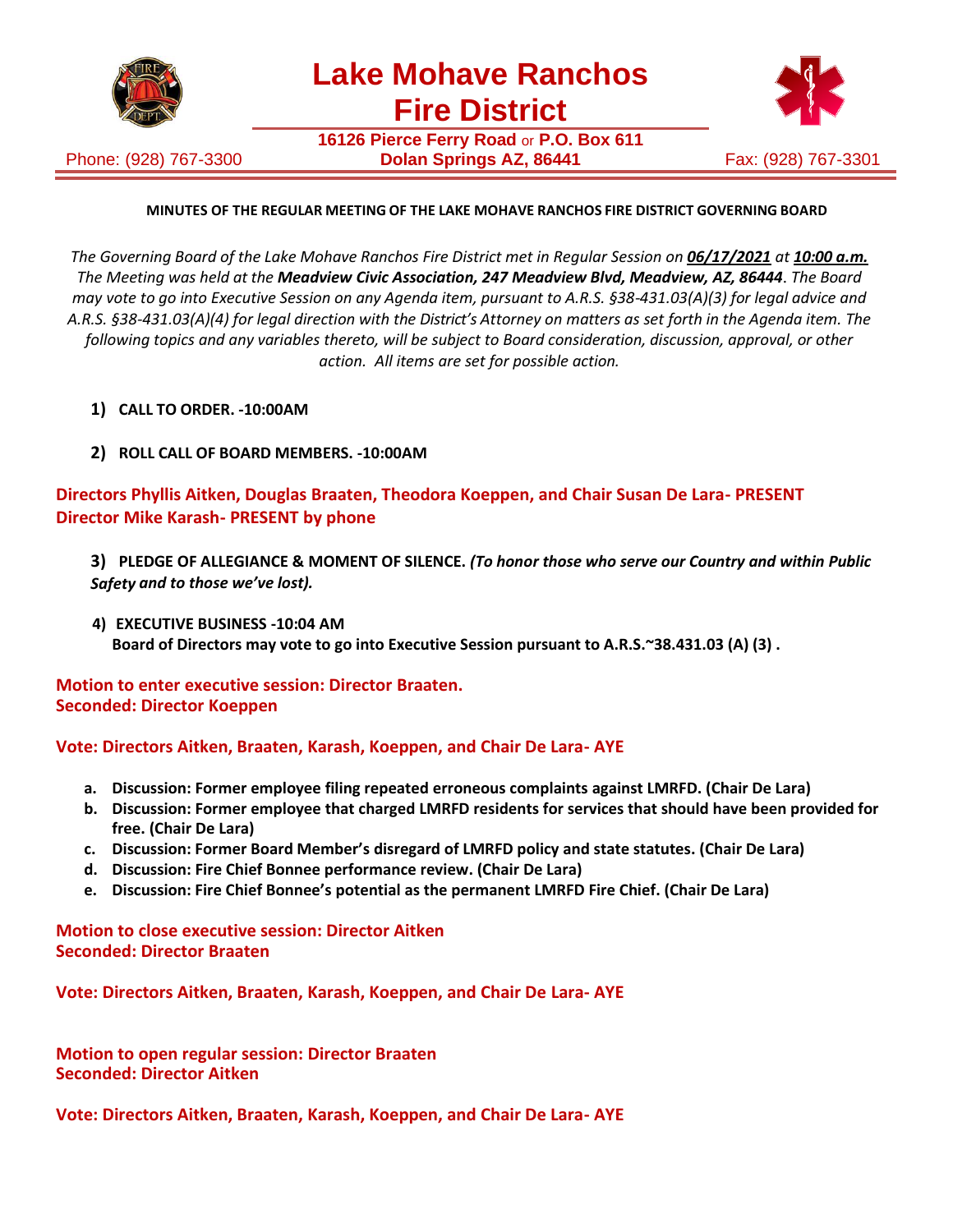#### **5) MINUTES**

05/20/21 Regular meeting review:

### **Motion to approve 05/20/21 minutes: Director Aitken Seconded: Director Braaten**

**Vote: Directors Aitken, Braaten, Koeppen, and Chair De Lara- AYE Director Karash- ABSTAINED**

06/04/21 Special meeting review:

**Motion to approve 06/04/21 minutes with correction to roll call: Director Koeppen Seconded: Director Aitken**

**Vote: Directors Aitken, Braaten, Koeppen, and Chair De Lara- AYE Director Karash- ABSTAINED**

#### **6) FINANCIALS**

Gabe Buldra of James Vincent group gave the financial presentation. He projects that LMRFD will have approximately 680K in the bank to close out the fiscal year, which ends next month.

Revenue for the month of May was 57K, which is under budget by \$59K

Expenses for May totaled 84K, which was over budget by 9K. Mr. Buldra explained this by saying the District needed to purchase equipment for Wildland calls, as well as much-needed vehicle equipment.

Operating revenue is 981K, which is under budget by 39.5K.

Operating expenses is 800K, which is under budget by 106K.

Mr. Buldra said that the District is in a good place financially.

Director Koeppen had a question about accumulated depreciation, and Mr. Buldra explained that it was simply a fixed line over the useful life of equipment. The figures are from fixed asset schedules that are audited every year. Director Koeppen mentioned that there appears to be a lot of loss with depreciation, and Mr. Buldra stated that the District has not had the means to invest in new equipment. Much of it is old.

Director Koeppen asked about deferred outflows-pensions PSPRS. Mr. Buldra explained that it was part of GASB 68 adjustments. PSPRS hires auditors that report to us. There will be a reduction in this number due to new hires to the District.

Director Braaten had a question about doubtful accounts, and Mr. Buldra said that was referencing funds that can't or won't be collected.

Director Braaten asked about the rate we're paying on the ambulance lease, and whether if it would be better to pay it off. Mr. Buldra said it was around 3%, and it would be better to keep the cash in the bank.

Chair De Lara questioned if it would be good for the District to keep more part time than full time staff. Mr. Buldra

| <b>Version:</b> |                           |
|-----------------|---------------------------|
| DC#:            | <b>Updated:</b> 7/19/2021 |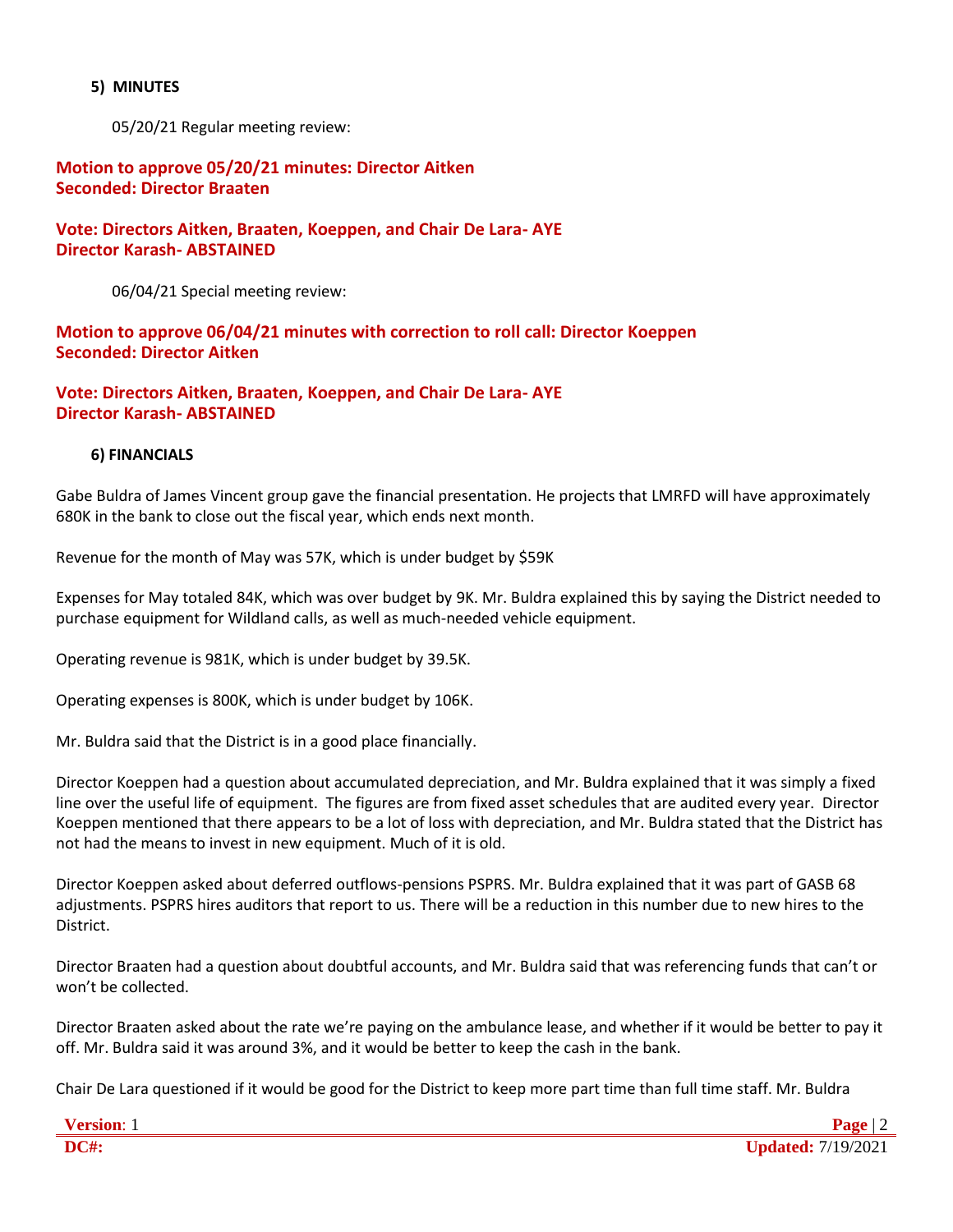explained that it wasn't as reliable from an operational standpoint. It would be better to increase the number of full time staff, which will cost more. However, it'll be worth it.

Chair De Lara inquired about how it looks like the District is not getting as much tax revenue as it should, and whether that was normal. Mr. Buldra said that this was normal, and referred to the last six years. 90% collection historically, and 88% right now.

Director Koeppen wanted clarification that the budget has no carryover from year to year, and Mr. Buldra said yes. The budget must be balanced, however there is surplus built in as a line item.

### **Motion to accept May 2021 Financials: Director Aitken Seconded: Director Koeppen**

### **Vote: Directors Aitken, Braaten, Karash, Koeppen, and Chair De Lara- AYE**

Chair De Lara introduced the next part of the Financials, which is the Public Safety Personnel Retirement System Pension Funding Policy.

Director Koeppen said she had not seen this before, and Mr. Buldra explained that it was required that public entities using a public safety pension needs to adopt an annual pension funding policy. In the Board packet that day, it was simply a copy of the updated policy that needed to be approved by the Board before July  $1<sup>st</sup>$ .

The one component that was added for this year was the passage of Prop 207 in Arizona, which was the marijuana tax. It is currently unknown how much money the District is going to receive from this tax. In the PSPRS policy, it's stated that any money gained from the passage of Prop 207 would go to PSPRS.

Director Koeppen mentioned that she saw 15K as a possible figure that the District would earn from Prop 207. Mr. Buldra did say that it was a possibility. And right now, the District will receive the money and, per the recommendation in the policy, the money will go to pay Public Safety-related liabilities. So it can be used to pay normal pension cost or unfunded.

Chair De Lara asked what Mr. Buldra's recommendation was, and he said the money would be best going toward unfunded liability.

Director Koeppen asked if the policy is mandated, and Mr. Buldra said yes. The only thing that isn't mandated is the addition of Prop 207, which is a recommendation by James Vincent Group.

Director Koeppen also expressed concern that this is the same pension, run by the same people, that lost money in the Enron scandal. Mr. Buldra did agree that yes, this is part of the Public Safety Pension. However it was legislatures that passed the law requiring the policy and not Public Safety.

Chair De Lara asked about a discrepancy in the numbers posted in a table in the given documentation versus what was documented by the District. Mr. Buldra said that there were other figures that were involved that weren't reflected in the numbers she was looking at.

Director Koeppen mentioned that this is the largest thing that we owe, which is about 2 million. Mr. Buldra said that yes, however the District should see that number come down significantly since we now have more participants in the system.

Director Braaten asked if we were obligated to use PSPRS, and Mr. Buldra said yes.

| $\mathbf{V}$ and an |                      |
|---------------------|----------------------|
| DC#:                | 7/19/2021<br>Indated |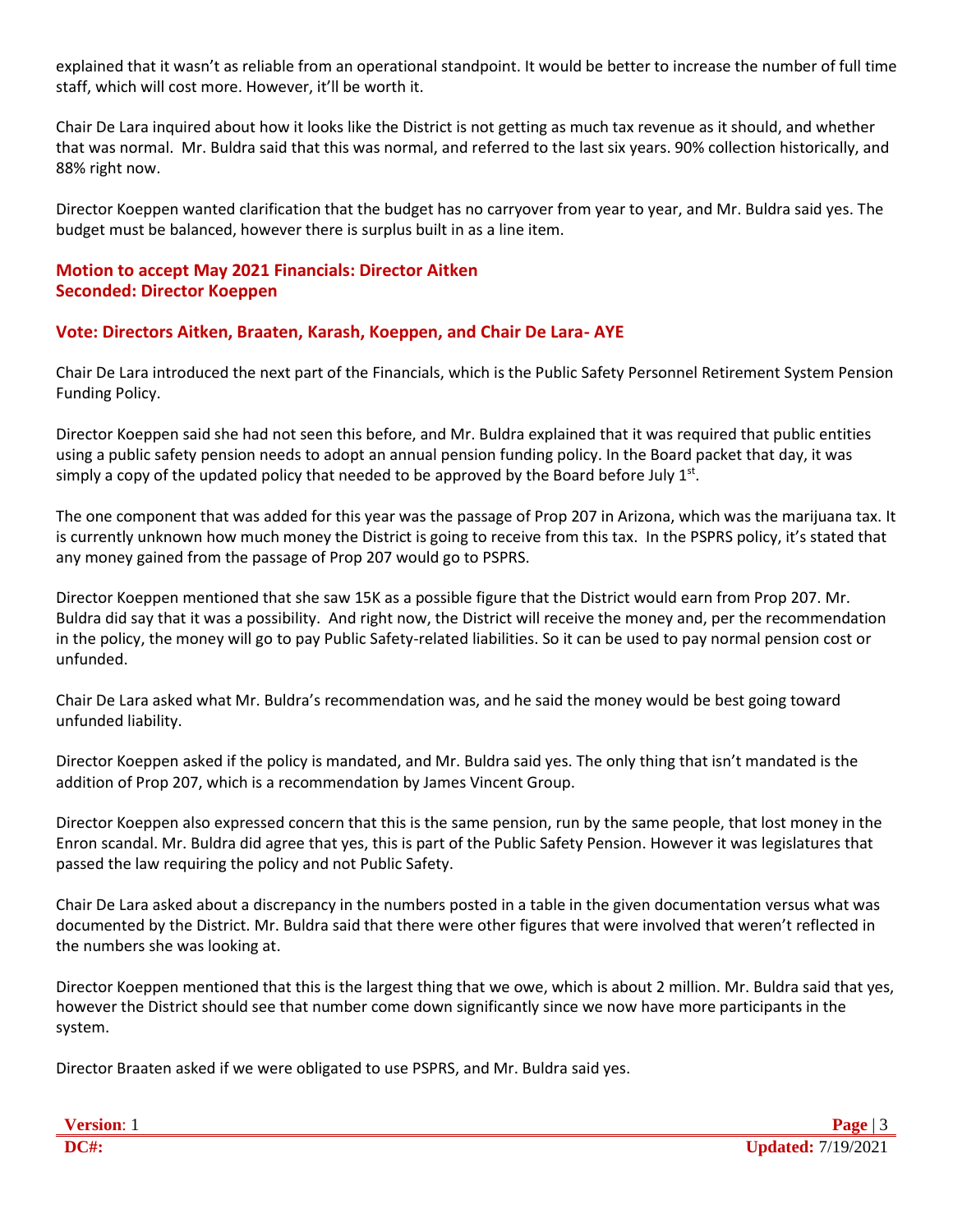# **Motion: Approve the pension funding policy as presented: Director Braaten Seconded: Director Aitken**

# **Vote: Directors Aitken, Braaten, Karash, Koeppen, and Chair De Lara- AYE**

### **7) CHIEF REPORT**

### **Run Report:**

AMR Transports: 0 Med Calls: 87 Dolan Transports: 56 Dolan Refusals: 7 Dolan Public Assists: 4 Fire Calls: 19 Mutual Aid Calls: 4 Highway 93 Calls: 7 Meadview Calls: 7 Meadview Transports: 6 Meadview Refusals: 1 Meadview Public Assists: 0 Meadview Coverage Days: 15

### **Meetings/Conferences/Training:**

Fire Chief Bonnee mentioned that during night fire training at Station 41, a couple individuals on social media were complaining that the fire fighters were standing around simply watching the fire burn. Fire Chief Bonnee stressed that the training was very successful and helpful for the new hires.

The Fire Chief stated that he will be attending a conference in Phoenix July  $6^{th}$  through  $8^{th}$ .

#### **District Properties:**

The garage doors that were ordered will be installed at Station 41 and 43 next week.

A part of the metal skirting around Station 42 had blown off, and a volunteer at LMRFD was contracted to fix it.

Director Aitken asked if it was insured, and Fire Chief Bonnee said that it was, however the deductible was 3.5K. Since LMRFD is buying the materials, it's cheaper to forego using insurance.

Chair De Lara mentioned that she noticed that there appeared to be new damage to the awning over the main entrance to Station 41. Fire Chief Bonnee said that the awning had metal flashing and was sealed, however the wind might have affected it.

Fire Chief Bonnee stated that the annual hose testing had been completed thanks to LMRFD volunteers. There were a couple failures and those hoses had been taken out of service.

The Fire Chief mentioned that the stove at Station 43 was leaking propane and needs to be replaced as soon as possible. Also, the stove at Station 41 was not working correctly due to the lack of a propane adapter. Director Braaten asked why they could not be switched out for electric stoves, and Fire Chief Bonnee said that they wouldn't work with the current connections. Director Aitken said that she did not mind if the District checked out the costs for replacing the stoves at

| ersion: |  |
|---------|--|
| ı       |  |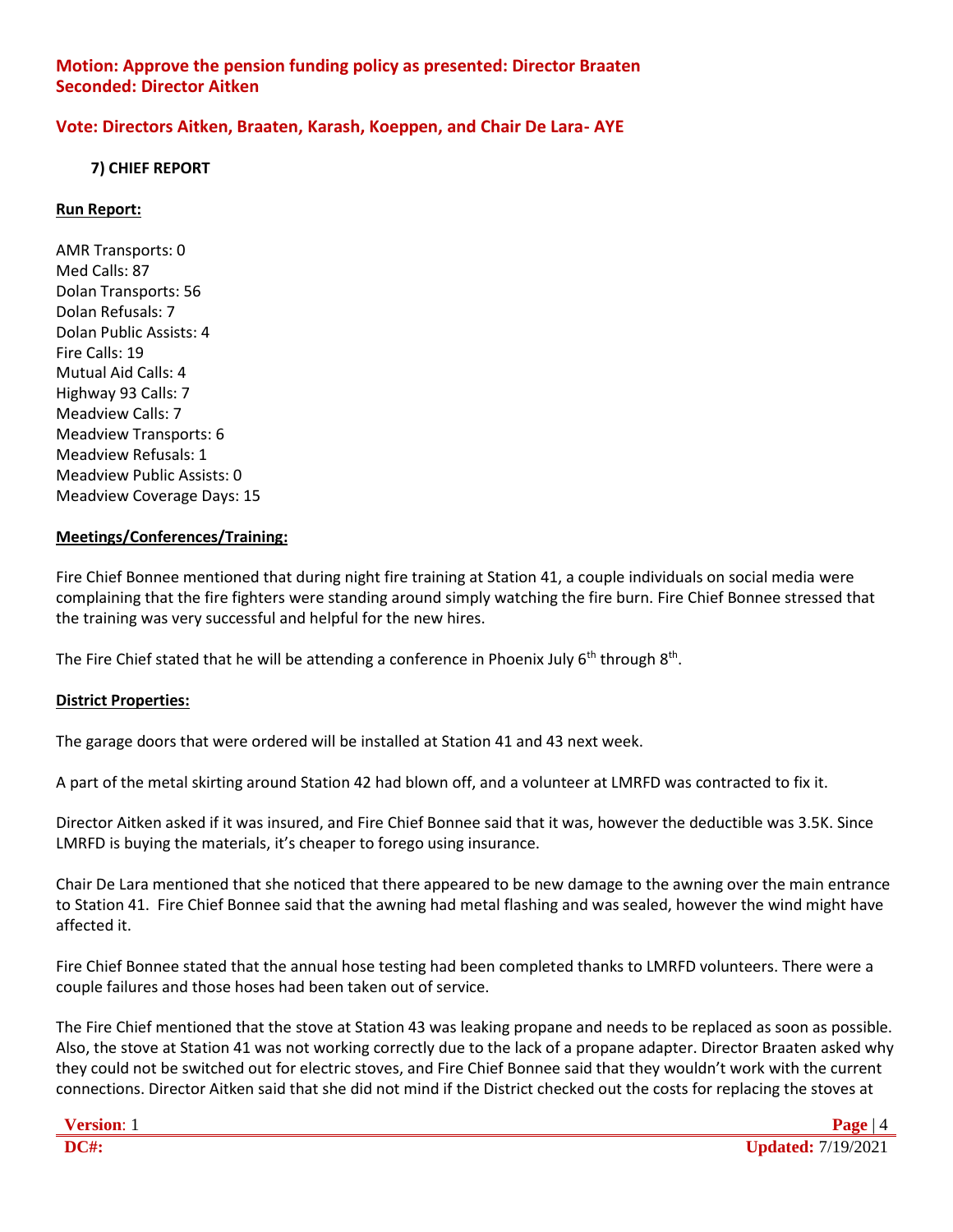both stations.

### **District Vehicles:**

The Fire Chief said that motor for the new ambulance had been ordered.

Projects in the Works:

The grant results will be out by July.

Lastly, Fire Chief Bonnee expressed some concerns about Director Karash's role on the Board. Specifically lack of communication. Director Karash noted the concerns.

Director Koeppen asked what was involved in a public assist, and Fire Chief Bonnee said that covered falls, servicing/installing smoke detectors, and other services that don't require transport.

Director Koeppen asked if Fire Chief Bonnee had a replacement in mind for when he attends the conference in July. He responded yes, the paramedic on duty will take over. Director Braaten asked about Board Meetings, and Bonnee said the same is true for Board meetings if he must miss one.

Director Koeppen asked what the average was for fire calls. The Fire Chief said that some months they respond to 30-40, which covers everything from smoke investigation, illegal burns, structure or vehicle fires, etc. So the current number of 19 is low.

The Fire Chief added that they also responded to 87 med calls in the last month, whereas this time last year they didn't have 50 combined for the months of April and May.

#### **9) REGULAR SESSION**

**a. Discussion and possible action:** Adoption of 2021/2022 fiscal year budget. (Chair De Lara)

# **Motion to open public hearing on proposed budget: Director Braaten Seconded: Director Aitken**

**Vote: Directors Aitken, Braaten, Karash, Koeppen, and Chair De Lara- AYE**

There was no public comment on the proposed budget

# **Motion to close public hearing on proposed budget: Director Braaten Seconded: Director Aitken**

# **Vote: Directors Aitken, Braaten, Karash, Koeppen, and Chair De Lara- AYE**

b. **Discussion and possible action:** Public Agency Retirement Services Informational Presentation. (Director Koeppen)

Director Koeppen arranged a presentation with Maureen Toal on the phone.

Director Koeppen did state that prior to this meeting, she was not aware that LMRFD was mandated to use PSPRS. She

| ∼ |  |
|---|--|
|   |  |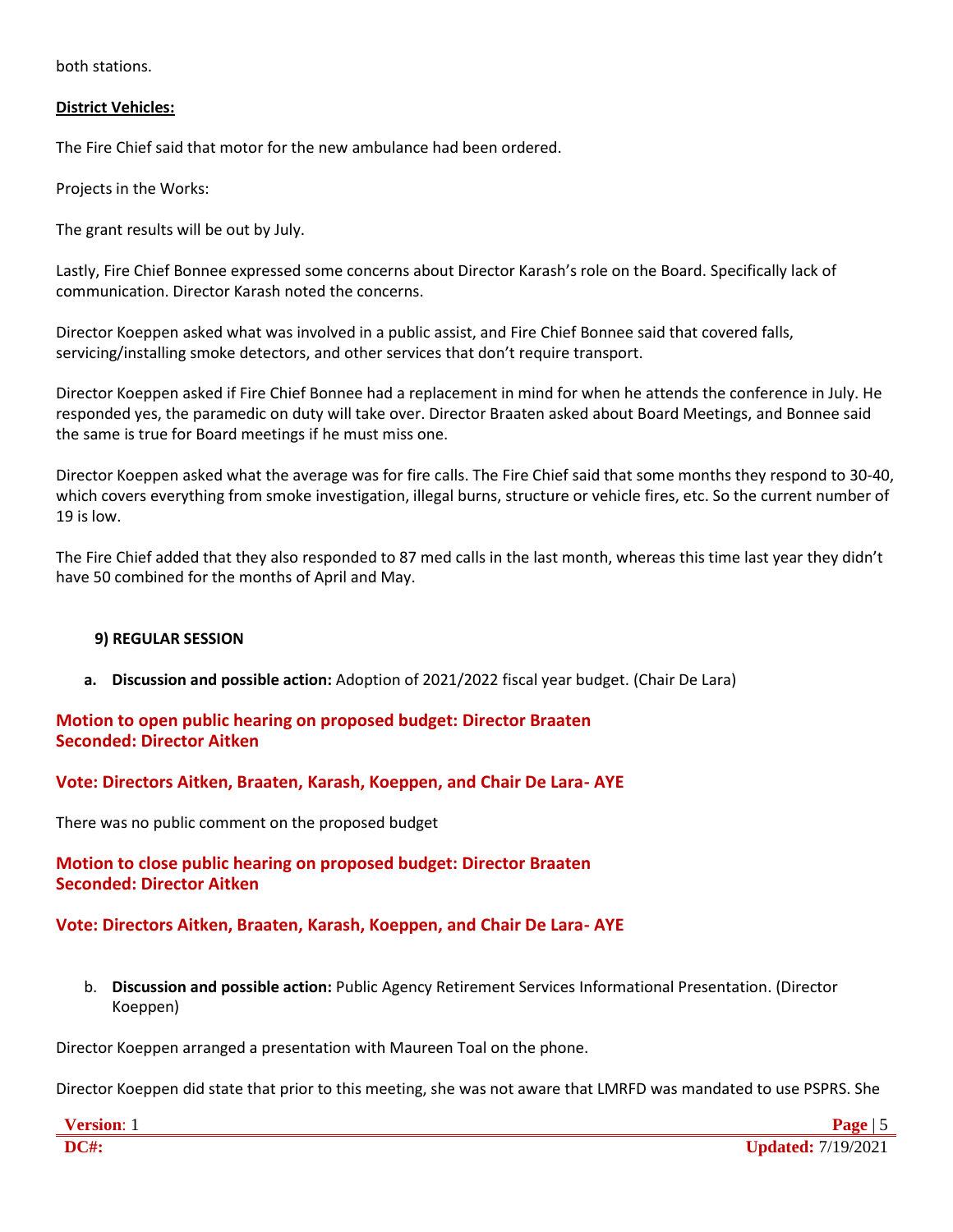asked Ms. Toal what was different about PARS vs PSPRS.

Mr. Buldra explained that this was a separate investment trust administered by PARS and managed by PSPRS.

Ms. Toal added that PSPRS sought approval to offer this trust, and this is for pensions and/or retirement healthcare which is kept in a separate account. There are currently over 400 clients that use these trusts. Also, the organization will be affiliated with the whole state of Arizona.

Chair De Lara said that it might be a good idea if Ms. Toal could come do an in-person presentation. The Chair said that Director Koeppen will continue to be her point of contact.

Presentation with Maureen Toal concluded at 12:46 PM.

Director Aitken brought up that in the state of Utah, they ran similar programs that required participation that were managed poorly. Local governments, school systems, etc. ended up leaving the program. However, the state forced them back. She asked if PSPRS was absolutely mandatory. Mr. Buldra said that once an organization makes the decision to participate, they're in it for good.

Chair De Lara Asked what Mr. Buldra recommended. His current thought is that the cost may be greater than the benefit for a small District.

Director Koeppen is going to tell Ms. Toal that the District is probably unable to participate at this time. She also reiterated that it is important for everyone to pay attention to our investments and keep an eye out for any misuse of funds.

c. **Discussion and possible action:** Former employee filing repeated erroneous complaints against LMRFD. (Chair De Lara)

Discussed in Executive Session.

Chair De Lara said that the District will go with the advice given by the Attorney and continue to comply and respond to the complaints. She would also like to keep track of anything that may be coming in on social media for later review if action is necessary.

**d. Discussion and possible action:** Former employee that charged LMRFD residents for services that should have been provided for free. (Fire Chief Bonnee)

Discussed in Executive Session.

Chair De Lara said that this issue is currently resolved since nobody paid any of the bills that were in question. However, it would be a good idea to release a public statement. She will write one up and send it over to the Attorney for review.

**e. Discussion and possible action:** Former Board Member's disregard of LMRFD policy and state statutes. (Chair De Lara)

Discussed in Executive Session.

Chair De Lara noted that a member of the community is planning on filing charges related to this issue.

Director Braaten also mentioned that another member of the public filed complaints with Facebook about a page that is posting false information about LMRFD.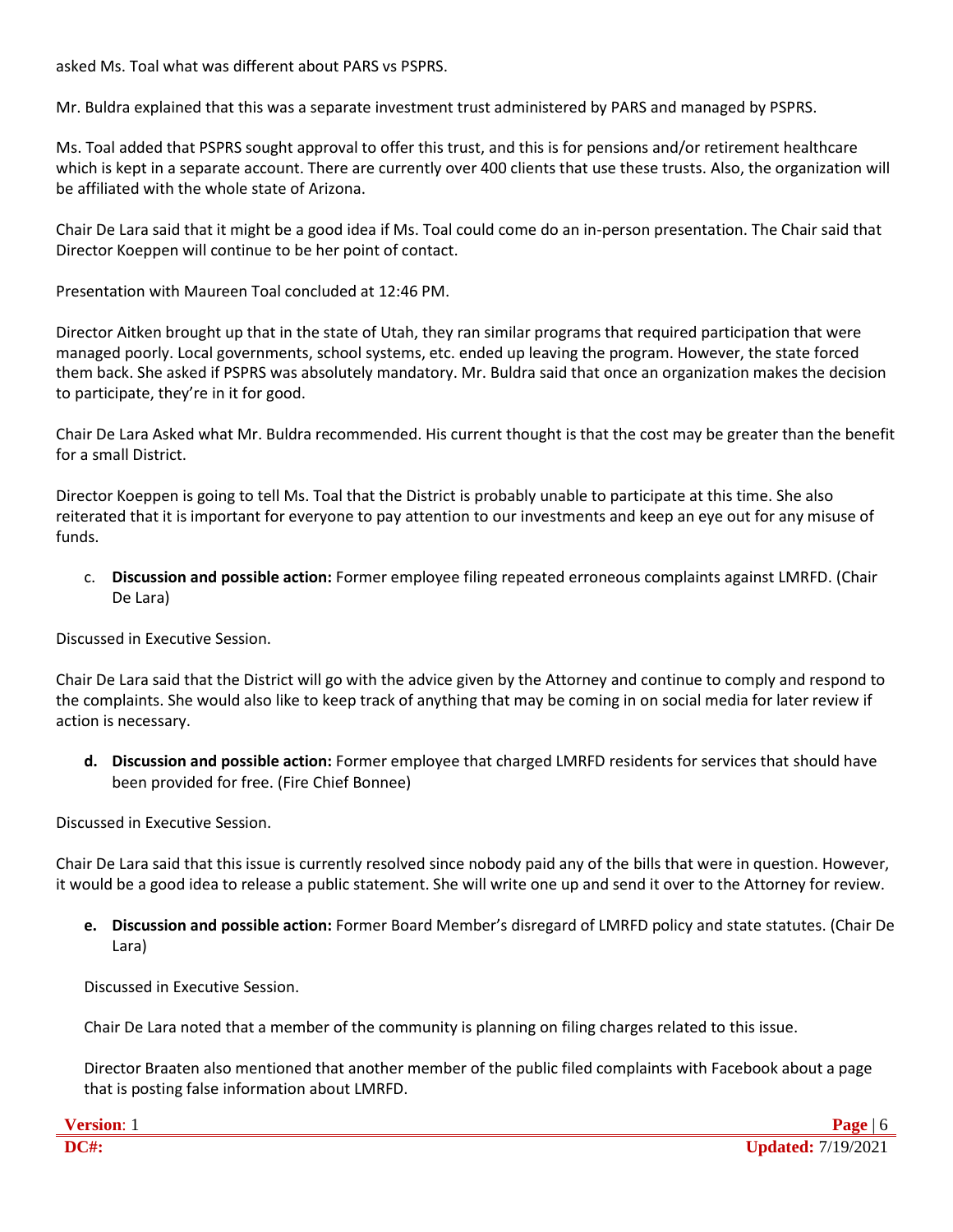Chair De Lara said that there is currently nothing for the Board to do about this issue.

**f. Discussion and possible action:** Fire Chief Bonnee's performance Review. (Chair De Lara)

Discussed in Executive session.

**Motion to acknowledge that Fire Chief Bonnee passed his performance review with high marks: Chair De Lara Seconded: Director Braaten**

**Vote: Directors Aitken, Braaten, and Chair De Lara- AYE Directors Karash, Koeppen- ABSTAINED**

**Motion to increase Fire Chief Bonnee's salary by 5% starting on July 1st, to be raised another 3% in November contingent on another performance review. 3% raise, if granted, would be retroactive- Director Aitken**

**Seconded: Director Braaten**

# **Vote: Directors Aitken, Braaten, Koeppen, and Chair De Lara- AYE Director Karash- ABSTAINED**

g. **Discussion and possible action:** Fire Chief Bonnee's potential as the permanent LMRFD Fire Chief. (Chair De Lara)

# **Motion to move Bonnee from Interim to Permanent Fire Chief starting July 1st: Director Braaten Seconded: Director Aitken**

# **Vote: Directors Aitken, Braaten, Koeppen, and Chair De Lara- AYE Director Karash- ABSTAINED**

Chair De Lara added that the Fire Chief has three weeks to have the new contract reviewed by an attorney. That aside, there are still a few changes to the proposed contract that needs to be made so no signing will be done today.

**h. Discussion and possible action:** Change in leave policy and accrual rates. (Fire Chief Bonnee)

Fire Chief Bonnee asked his crew what they wanted as an incentive considering LMRFD is not a high-paying District. He said that they wanted more PTO. Under the new plan, there will be a higher accrual rate, one member of the suppression staff will be able to take off at a time, and there will be no cash out. It'll be a "use it or lose it" policy.

Director Aitken asked if it was by calendar year or fiscal year, and the Fire Chief says it'll go into affect July  $1<sup>st</sup>$  and follow the staff's anniversary dates. Mr. Buldra said that no PTO that has been currently accrued will be lost. However, a more detailed policy is still being written.

Chair De Lara said that the Board will revisit this item when the new policy has been written.

# **Motion to table item until more information is available from James Vincent Group: Director Aitken Seconded: Director Koeppen**

# **Vote: Directors Aitken, Braaten, Karash, Koeppen, and Chair De Lara- AYE**